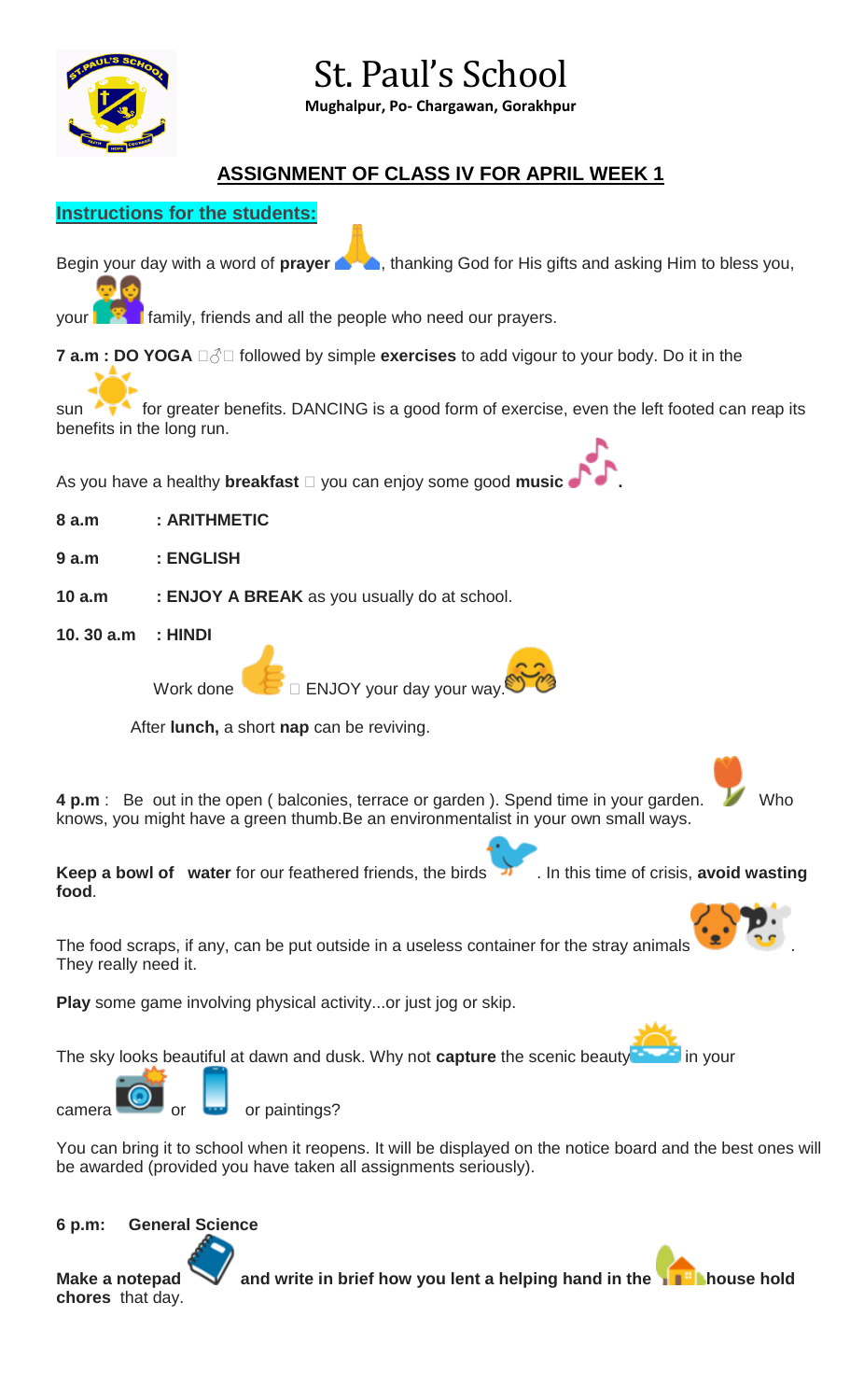Make a booklet ' QUOTES'. Divide into 5 parts as you do in Moral Science and WRITE **THOUGHT** EVERYDAY on the following topics:

|        | <b>DETERMINATION</b><br><b>GOD'S LOVE</b><br><b>BROTHERHOOD</b><br><b>PATRIOTISM</b><br><b>EQUALITY</b> |                                                                       |
|--------|---------------------------------------------------------------------------------------------------------|-----------------------------------------------------------------------|
| Phones | and television                                                                                          | ruin your sleep. So take a book and read. It will take you a world of |
|        | fantasy. Make sure you go to bed<br>healthy, wealthy and wise.                                          | on time. For early to bed and early to rise, makes a man              |

**BE SAFE, BE STRONG.**

### **NOTE - 10 difficult words from the assigned pages in every subject to be learnt and written on a daily basis.**

## **Activity Calendar**

| Week 1           | <b>COMPOSITION</b>                                              | <b>ARITH</b>                                                                         | S.ST                                      | <b>GSc</b>                                                             | <b>READING</b>                                                                            | <b>HINDI</b>                                                                              |
|------------------|-----------------------------------------------------------------|--------------------------------------------------------------------------------------|-------------------------------------------|------------------------------------------------------------------------|-------------------------------------------------------------------------------------------|-------------------------------------------------------------------------------------------|
| DAY <sub>1</sub> | Noun. List and<br>draw all types of<br>Noun you see in<br>a day | Write the<br>numbers in<br>Ascending and<br>Descending<br>order of any 10<br>numbers |                                           |                                                                        |                                                                                           |                                                                                           |
| DAY <sub>2</sub> | Types of Noun<br>Write 5<br>examples of<br>Collective Noun.     | See the link<br>given below and<br>learn Addition in<br>place value<br>chart.        | Movements of<br>the Earth                 |                                                                        |                                                                                           |                                                                                           |
| DAY <sub>3</sub> | Write 5<br>examples of<br><b>Material Noun</b>                  |                                                                                      |                                           | Parts of a<br>plant. Write<br>the<br>different<br>parts of a<br>plant. |                                                                                           |                                                                                           |
| DAY <sub>4</sub> | Write 5<br>examples of<br>Proper Noun.                          | Learn tables 2 to<br>20                                                              |                                           |                                                                        |                                                                                           | Listen the<br>story from the<br>link below and<br>write word<br>meaning and<br>hard words |
| DAY <sub>5</sub> | Write 5<br>examples of<br>Common Noun                           | <b>Revise Addition</b><br>in place value<br>chart system                             |                                           |                                                                        | Listen the<br>story from the<br>link below and<br>write word<br>meaning and<br>hard words |                                                                                           |
| DAY <sub>6</sub> | Write 5<br>examples of<br><b>Abstract Noun</b>                  |                                                                                      | Draw the two<br>movements of<br>the Earth | Draw parts<br>of plant<br>and Write<br>its uses.                       |                                                                                           |                                                                                           |

**字**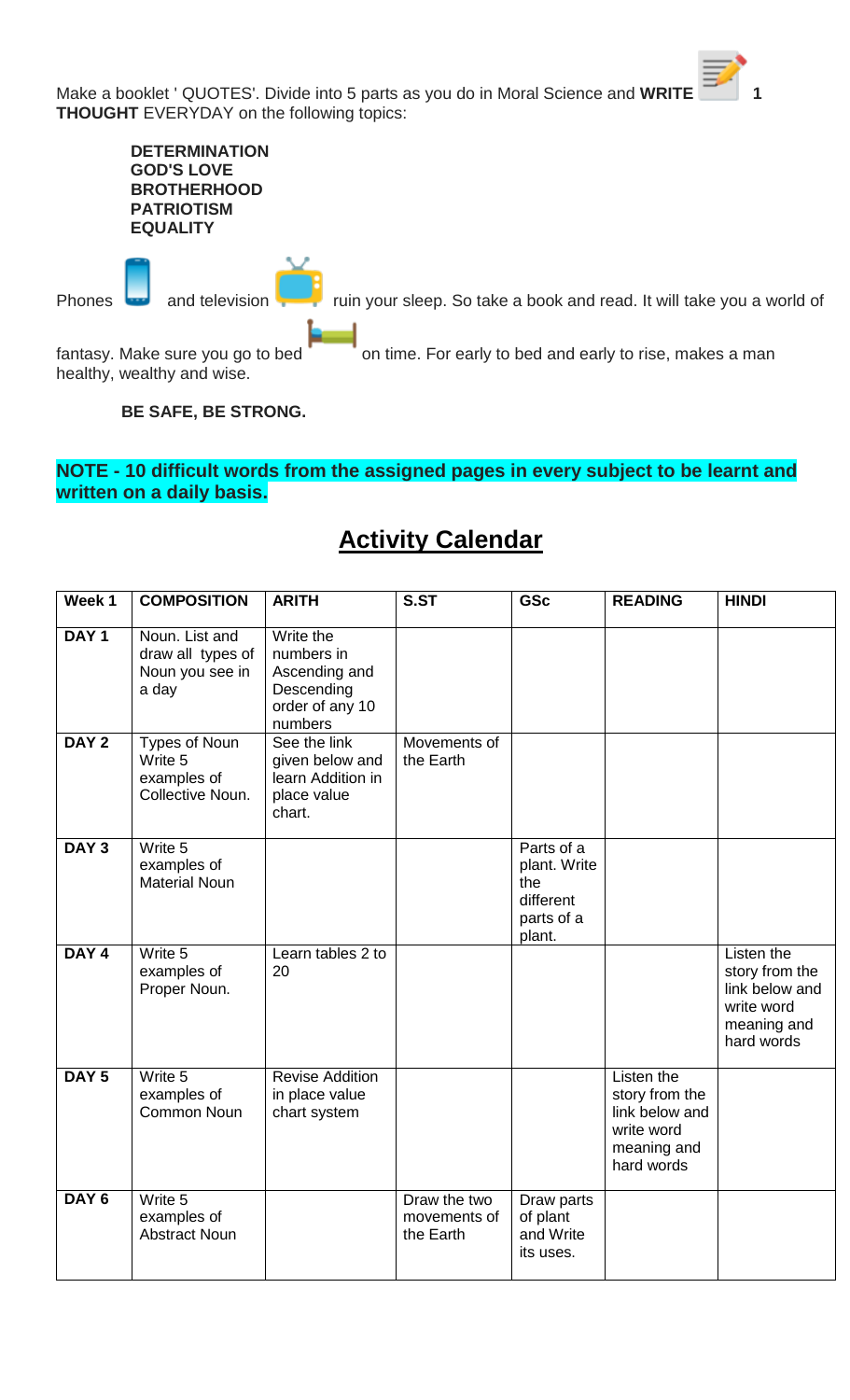### **LINK FOR BOOKS**

**<https://drive.google.com/open?id=1z2m82jpod-qqYTtzWfKKjIiWeYT2Yivb>**

### **LINKS**

**English <https://youtu.be/aolmjyuViO8>**

**Arith <https://youtu.be/wHD2T0qnb7o>**

**S.St <https://youtu.be/SOX0xm0sgrM>**

**GSc <https://youtu.be/l6FrqsvVS7k>**

**Reading <https://youtu.be/52EK5Cujasc>**

**Hindi <https://youtu.be/lC7IbkcsVdk>**

#### "Important Instruction"

**Dear Parents.** 

We all know it's a difficult time full of worry and anxiety. Please educate kids about the virus and be safe by staying home and following good hygiene practices. But do not let your fear and anxiety express upon the children to make them insecure and fearful as it can have long term psychological problems the ill effects of which we will be struggling with long time. Resort to positivity and do not fear!

Setting and following a routine is very important so make sure your child goes to sleep on time and gets up on time every day to make transitioning into school timings easy. Fresh air and morning sun should be a must for children be it the garden or terrace. It is advised to add physical exercise to the routine. Parents can do little yoga and breathing exercises with kids every morning for this. As part of safety measures, please maintain proper hygiene and wash hands regularly.

### **Hand Hygiene For Kids**

- Wet your hands with clean water.
- Apply soap and rub your hands together to lather up for about 20 -30 seconds.  $\bullet$
- Clean in between fingers, under the nails and up to the wrists.  $\bullet$
- Wash away the soap completely with clean water

Note: You can staple together unused pages of old note books and give it a new look using your creative ideas, if you have no new note  $\Box$  book to write in.